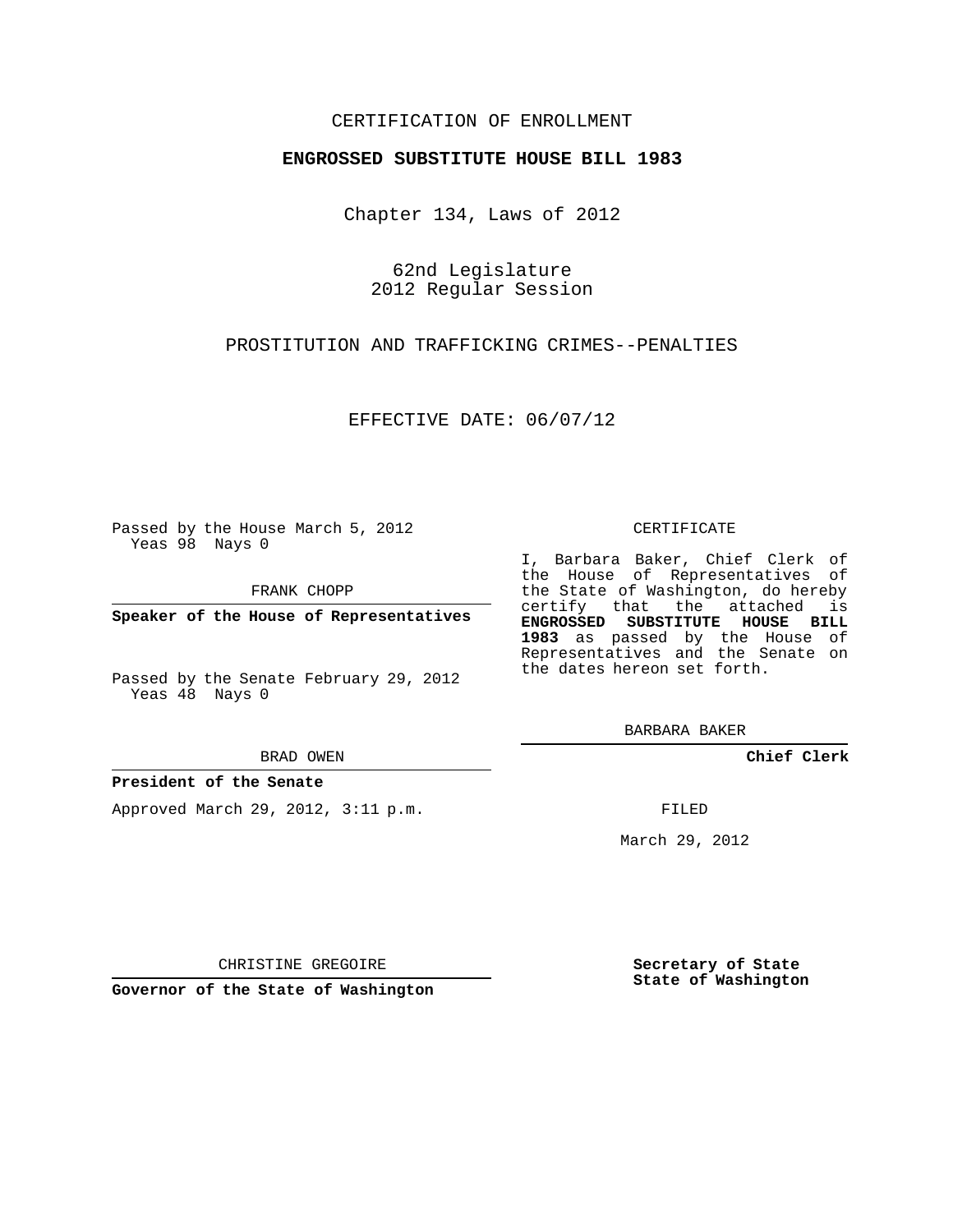# **ENGROSSED SUBSTITUTE HOUSE BILL 1983** \_\_\_\_\_\_\_\_\_\_\_\_\_\_\_\_\_\_\_\_\_\_\_\_\_\_\_\_\_\_\_\_\_\_\_\_\_\_\_\_\_\_\_\_\_

\_\_\_\_\_\_\_\_\_\_\_\_\_\_\_\_\_\_\_\_\_\_\_\_\_\_\_\_\_\_\_\_\_\_\_\_\_\_\_\_\_\_\_\_\_

AS AMENDED BY THE SENATE

Passed Legislature - 2012 Regular Session

## **State of Washington 62nd Legislature 2012 Regular Session**

**By** House Public Safety & Emergency Preparedness (originally sponsored by Representatives Parker, Kenney, McCune, Hunt, Johnson, Pearson, Ryu, Fagan, and Nealey)

READ FIRST TIME 01/31/12.

 AN ACT Relating to increasing fee assessments for prostitution and trafficking crimes and requiring sex offender registration for second and subsequent convictions of promoting prostitution in the first or second degree; amending RCW 9A.40.100, 9A.44.128, 9A.88.120, 9.68A.105, 3.50.100, 3.62.020, 3.62.040, 10.82.070, and 35.20.220; and prescribing penalties.

7 BE IT ENACTED BY THE LEGISLATURE OF THE STATE OF WASHINGTON:

 8 **Sec. 1.** RCW 9A.40.100 and 2011 c 111 s 1 are each amended to read 9 as follows:

10 (1)(a) A person is guilty of trafficking in the first degree when:

11 (i) Such person:

 (A) Recruits, harbors, transports, transfers, provides, obtains, or receives by any means another person knowing that force, fraud, or coercion as defined in RCW 9A.36.070 will be used to cause the person to engage in forced labor, involuntary servitude, or a commercial sex 16 act; or

17 (B) Benefits financially or by receiving anything of value from 18 participation in a venture that has engaged in acts set forth in 19  $(a)(i)(A)$  of this subsection; and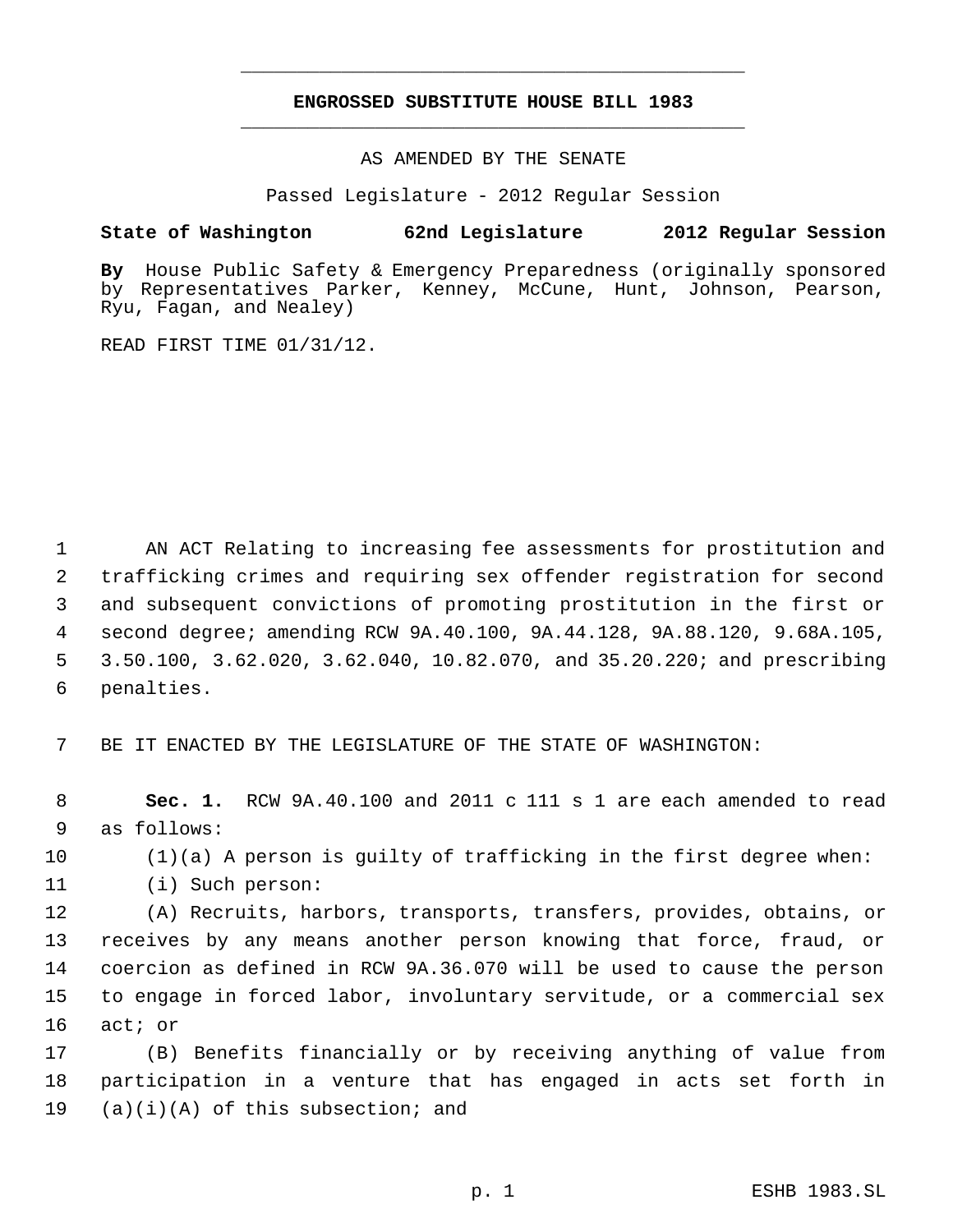(ii) The acts or venture set forth in (a)(i) of this subsection: (A) Involve committing or attempting to commit kidnapping; (B) Involve a finding of sexual motivation under RCW 9.94A.835; (C) Involve the illegal harvesting or sale of human organs; or (D) Result in a death. (b) Trafficking in the first degree is a class A felony. (2)(a) A person is guilty of trafficking in the second degree when such person: (i) Recruits, harbors, transports, transfers, provides, obtains, or receives by any means another person knowing that force, fraud, or coercion as defined in RCW 9A.36.070 will be used to cause the person to engage in forced labor, involuntary servitude, or a commercial sex act; or (ii) Benefits financially or by receiving anything of value from participation in a venture that has engaged in acts set forth in (a)(i) of this subsection. (b) Trafficking in the second degree is a class A felony. 18 (3)(a) A person who is either convicted or given a deferred sentence or a deferred prosecution or who has entered into a statutory 20 or nonstatutory diversion agreement as a result of an arrest for a violation of a trafficking crime shall be assessed a three thousand dollar fee. (b) The court shall not reduce, waive, or suspend payment of all or 24 part of the fee assessed in this section unless it finds, on the record, that the offender does not have the ability to pay the fee in which case it may reduce the fee by an amount up to two-thirds of the maximum allowable fee. (c) Fees assessed under this section shall be collected by the clerk of the court and remitted to the treasurer of the county where the offense occurred for deposit in the county general fund, except in cases in which the offense occurred in a city or town that provides for its own law enforcement, in which case these amounts shall be remitted to the treasurer of the city or town for deposit in the general fund of the city or town. Revenue from the fees must be used for local efforts to reduce the commercial sale of sex including, but not limited to, increasing enforcement of commercial sex laws. 37 (i) At least fifty percent of the revenue from fees imposed under

this section must be spent on prevention, including education programs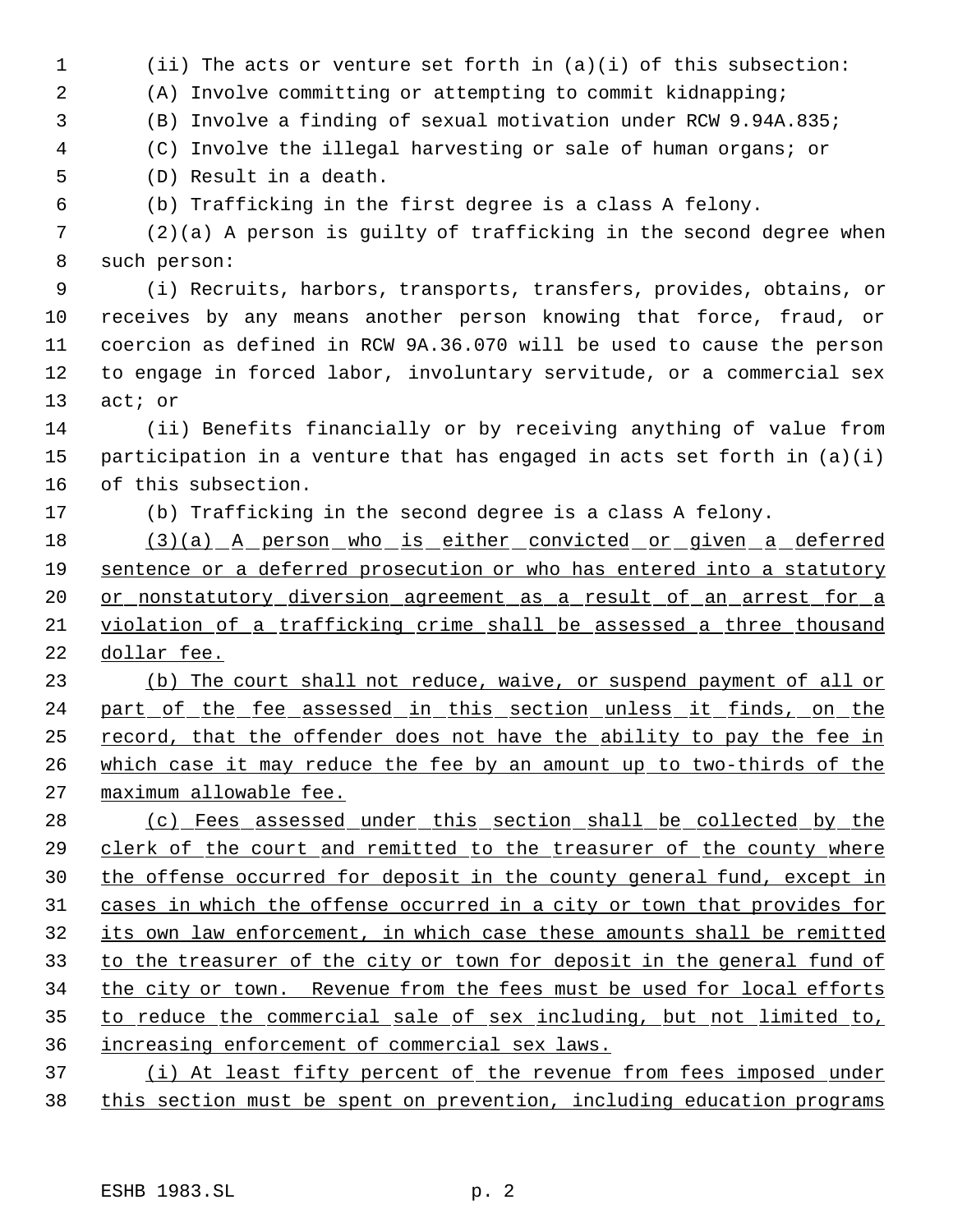1 for offenders, such as john school, and rehabilitative services, such as mental health and substance abuse counseling, parenting skills, training, housing relief, education, vocational training, drop-in 4 centers, and employment counseling.

 (ii) Revenues from these fees are not subject to the distribution requirements under RCW 3.50.100, 3.62.020, 3.62.040, 10.82.070, or 35.20.220.

 **Sec. 2.** RCW 9A.44.128 and 2011 c 337 s 2 are each amended to read as follows:

 For the purposes of RCW 9A.44.130 through 9A.44.145, 10.01.200, 43.43.540, 70.48.470, and 72.09.330, the following definitions apply:

 (1) "Business day" means any day other than Saturday, Sunday, or a legal local, state, or federal holiday.

 (2) "Conviction" means any adult conviction or juvenile adjudication for a sex offense or kidnapping offense.

 (3) "Disqualifying offense" means a conviction for: Any offense 17 that is a felony; a sex offense as defined in this section; a crime against children or persons as defined in RCW 43.43.830(5) and 9.94A.411(2)(a); an offense with a domestic violence designation as provided in RCW 10.99.020; permitting the commercial sexual abuse of a minor as defined in RCW 9.68A.103; or any violation of chapter 9A.88 RCW.

 (4) "Employed" or "carries on a vocation" means employment that is full time or part time for a period of time exceeding fourteen days, or for an aggregate period of time exceeding thirty days during any calendar year. A person is employed or carries on a vocation whether the person's employment is financially compensated, volunteered, or for the purpose of government or educational benefit.

 (5) "Fixed residence" means a building that a person lawfully and habitually uses as living quarters a majority of the week. Uses as living quarters means to conduct activities consistent with the common understanding of residing, such as sleeping; eating; keeping personal belongings; receiving mail; and paying utilities, rent, or mortgage. A nonpermanent structure including, but not limited to, a motor home, travel trailer, camper, or boat may qualify as a residence provided it is lawfully and habitually used as living quarters a majority of the week, primarily kept at one location with a physical address, and the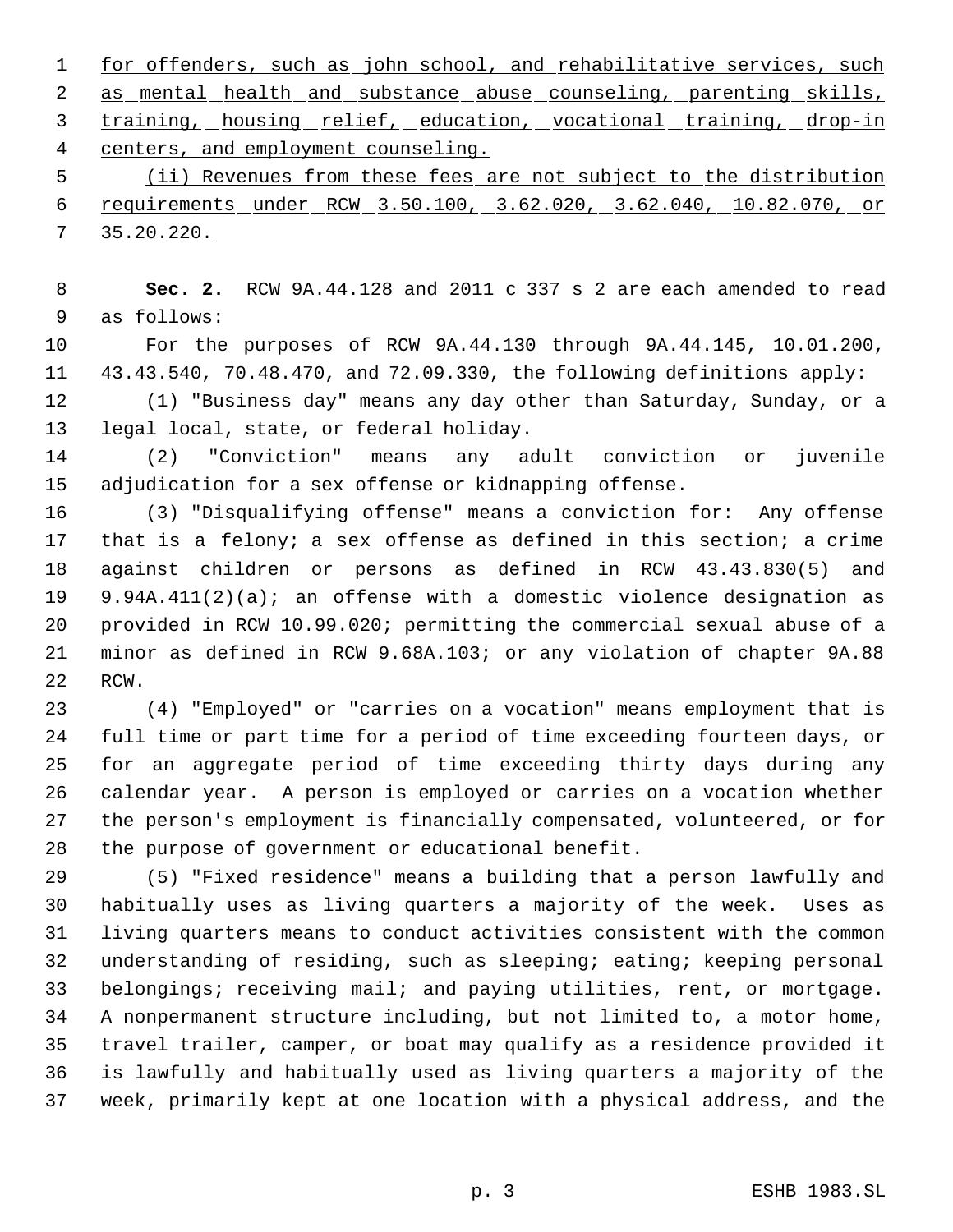location it is kept at is either owned or rented by the person or used by the person with the permission of the owner or renter. A shelter program may qualify as a residence provided it is a shelter program designed to provide temporary living accommodations for the homeless, provides an offender with a personally assigned living space, and the offender is permitted to store belongings in the living space.

 (6) "In the community" means residing outside of confinement or incarceration for a disqualifying offense.

 (7) "Institution of higher education" means any public or private institution dedicated to postsecondary education, including any college, university, community college, trade, or professional school.

(8) "Kidnapping offense" means:

 (a) The crimes of kidnapping in the first degree, kidnapping in the second degree, and unlawful imprisonment, as defined in chapter 9A.40 RCW, where the victim is a minor and the offender is not the minor's parent;

 (b) Any offense that is, under chapter 9A.28 RCW, a criminal attempt, criminal solicitation, or criminal conspiracy to commit an offense that is classified as a kidnapping offense under this subsection; and

 (c) Any federal or out-of-state conviction for: An offense for which the person would be required to register as a kidnapping offender if residing in the state of conviction; or, if not required to register in the state of conviction, an offense that under the laws of this state would be classified as a kidnapping offense under this subsection.

 (9) "Lacks a fixed residence" means the person does not have a living situation that meets the definition of a fixed residence and includes, but is not limited to, a shelter program designed to provide temporary living accommodations for the homeless, an outdoor sleeping location, or locations where the person does not have permission to stay.

(10) "Sex offense" means:

(a) Any offense defined as a sex offense by RCW 9.94A.030;

 (b) Any violation under RCW 9A.44.096 (sexual misconduct with a minor in the second degree);

 (c) Any violation under RCW 9.68A.090 (communication with a minor for immoral purposes);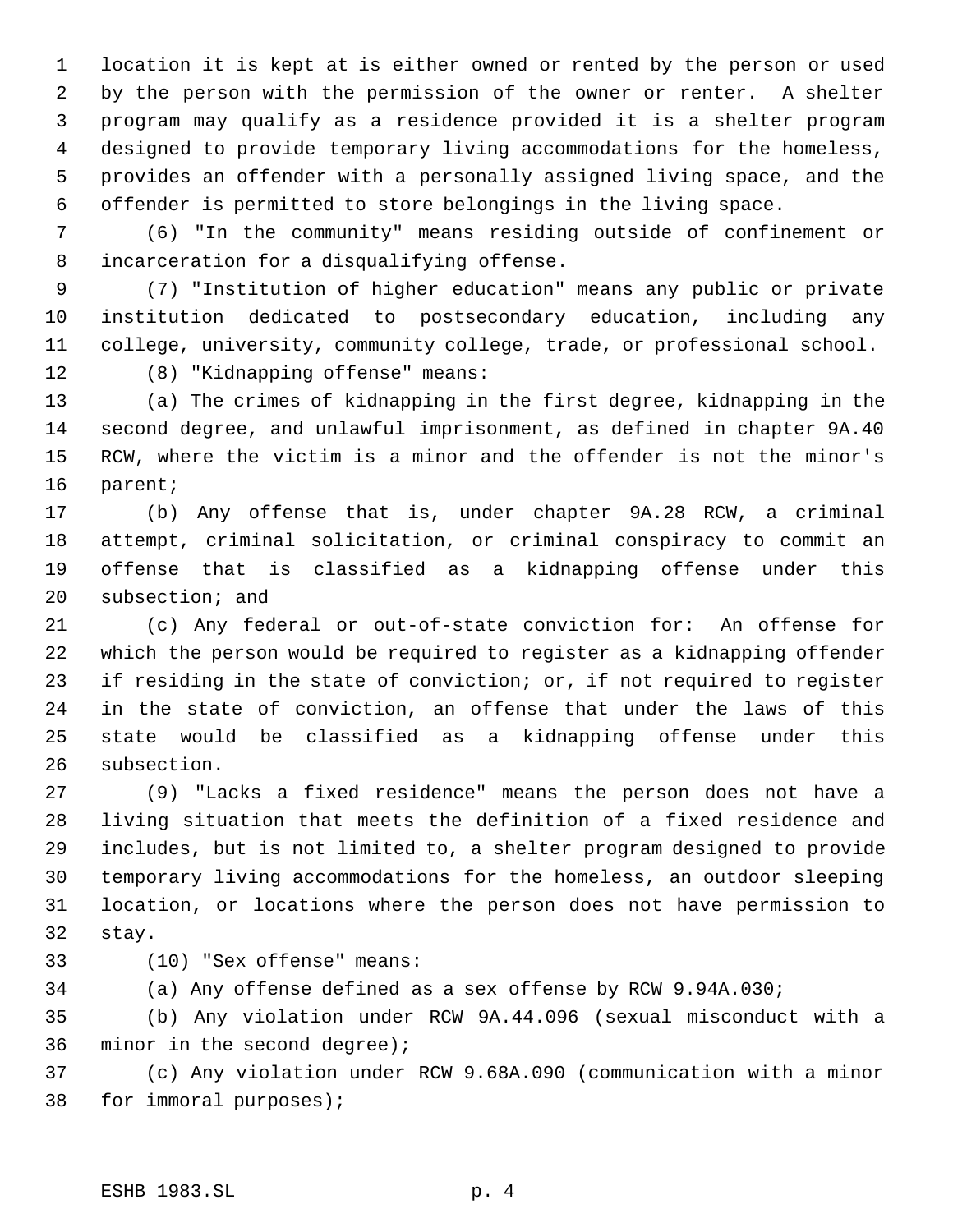(d) A violation under RCW 9A.88.070 (promotingprostitution in the first degree) or RCW 9A.88.080 (promoting prostitution in the second degree) if the person has a prior conviction for one of these offenses;

 (e) Any gross misdemeanor that is, under chapter 9A.28 RCW, a criminal attempt, criminal solicitation, or criminal conspiracy to commit an offense that is classified as a sex offense under RCW 9.94A.030 or this subsection;

8 ( $(\text{+e})$ ) <u>(f)</u> Any out-of-state conviction for an offense for which the person would be required to register as a sex offender while residing in the state of conviction; or, if not required to register in the state of conviction, an offense that under the laws of this state would be classified as a sex offense under this subsection;

13 ( $(\overline{f})$ ) (g) Any federal conviction classified as a sex offense under 42 U.S.C. Sec. 16911 (SORNA);

15  $((\{g\})$   $(h)$  Any military conviction for a sex offense. This includes sex offenses under the uniform code of military justice, as 17 specified by the United States secretary of defense;

 $((+h))$   $(i)$  Any conviction in a foreign country for a sex offense if it was obtained with sufficient safeguards for fundamental fairness and due process for the accused under guidelines or regulations established pursuant to 42 U.S.C. Sec. 16912.

 (11) "School" means a public or private school regulated under Title 28A RCW or chapter 72.40 RCW.

 (12) "Student" means a person who is enrolled, on a full-time or part-time basis, in any school or institution of higher education.

 **Sec. 3.** RCW 9A.88.120 and 2007 c 368 s 12 are each amended to read as follows:

28 (1)(a) In addition to penalties set forth in RCW  $9A.88.010((-))$  and 29 9A.88.030( $\left(\frac{1}{2} \text{ and } 9A.88.090\right)$ ), a person who is either convicted or given a deferred sentence or a deferred prosecution or who has entered into a statutory or nonstatutory diversion agreement as a result of an arrest for violating RCW 9A.88.010, 9A.88.030, ((9A.88.090,)) or comparable county or municipal ordinances shall be assessed a fifty dollar fee.

 (b) In addition to penalties set forth in RCW 9A.88.090, a person who is either convicted or given a deferred sentence or a deferred 37 prosecution or who has entered into a statutory or nonstatutory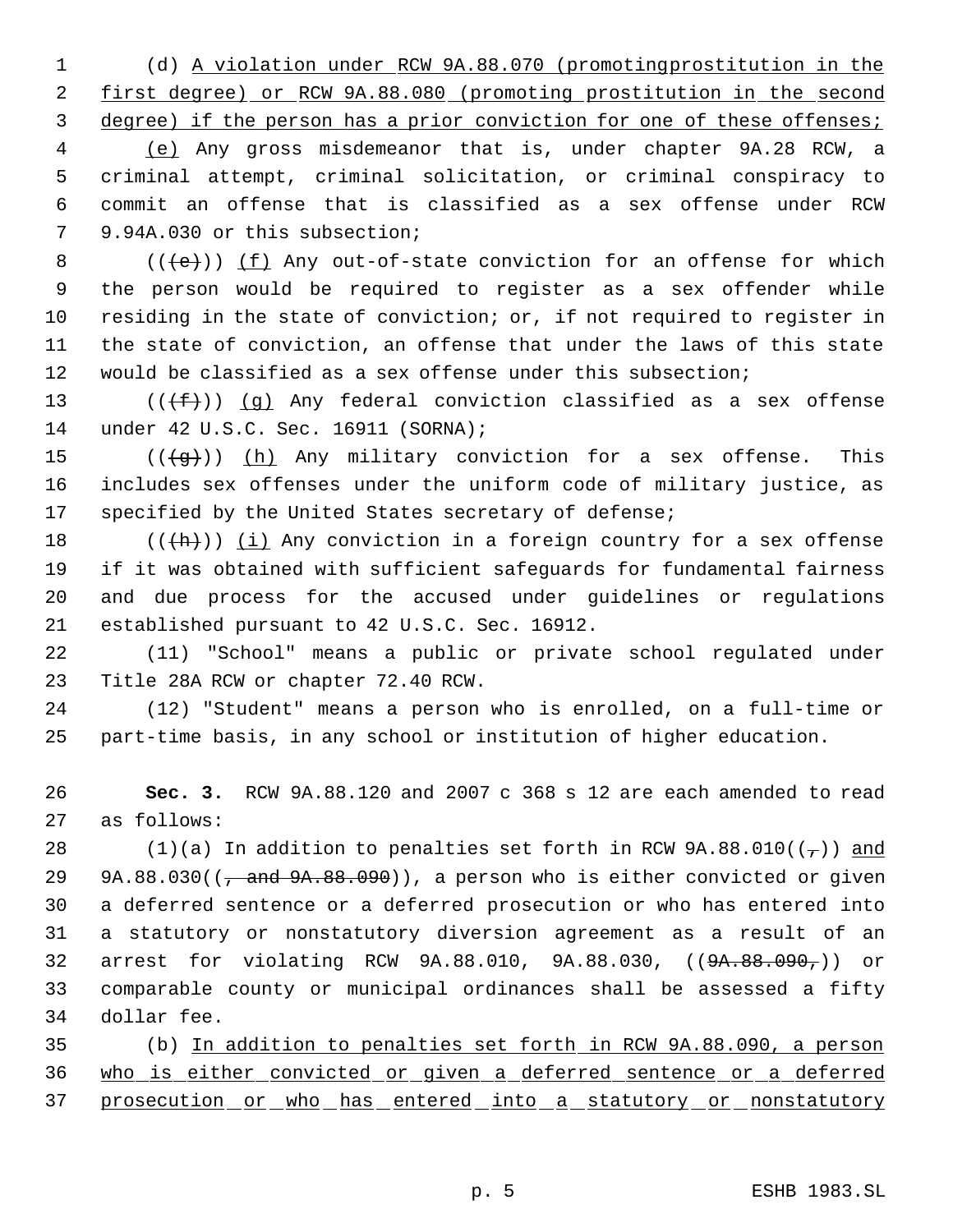1 diversion agreement as a result of an arrest for violating RCW 2 9A.88.090 or comparable county or municipal ordinances shall be assessed a fee in the amount of:

 (i) One thousand five hundred dollars if the defendant has no prior convictions, deferred sentences, deferred prosecutions, or statutory or nonstatutory diversion agreements for this offense;

 (ii) Two thousand five hundred dollars if the defendant has one prior conviction, deferred sentence, deferred prosecution, or statutory 9 or nonstatutory diversion agreement for this offense; and

 (iii) Five thousand dollars if the defendant has two or more prior convictions, deferred sentences, deferred prosecutions, or statutory or nonstatutory diversion agreements for this offense.

 (c) In addition to penalties set forth in RCW 9A.88.110, a person who is either convicted or given a deferred sentence or a deferred prosecution or who has entered into a statutory or nonstatutory diversion agreement as a result of an arrest for violating RCW 9A.88.110 or a comparable county or municipal ordinance shall be 18 assessed a ((one hundred fifty dollar)) fee in the amount of:

 (i) One thousand five hundred dollars if the defendant has no prior convictions, deferred sentences, deferred prosecutions, or statutory or nonstatutory diversion agreements for this offense;

 (ii) Two thousand five hundred dollars if the defendant has one 23 prior conviction, deferred sentence, deferred prosecution, or statutory or nonstatutory diversion agreement for this offense; and

 (iii) Five thousand dollars if the defendant has two or more prior convictions, deferred sentences, deferred prosecutions, or statutory or nonstatutory diversion agreements for this offense.

28 ( $(\overline{\left\langle e\right\rangle})$ )  $\underline{\left\langle d\right\rangle}$  In addition to penalties set forth in RCW 9A.88.070 and 9A.88.080, a person who is either convicted or given a deferred sentence or a deferred prosecution or who has entered into a statutory or nonstatutory diversion agreement as a result of an arrest for violating RCW 9A.88.070, 9A.88.080, or comparable county or municipal 33 ordinances shall be assessed a ((three-hundred-dollar)) fee in the amount of:

35 (i) Three thousand dollars if the defendant has no prior convictions, deferred sentences, deferred prosecutions, or statutory or nonstatutory diversion agreements for this offense;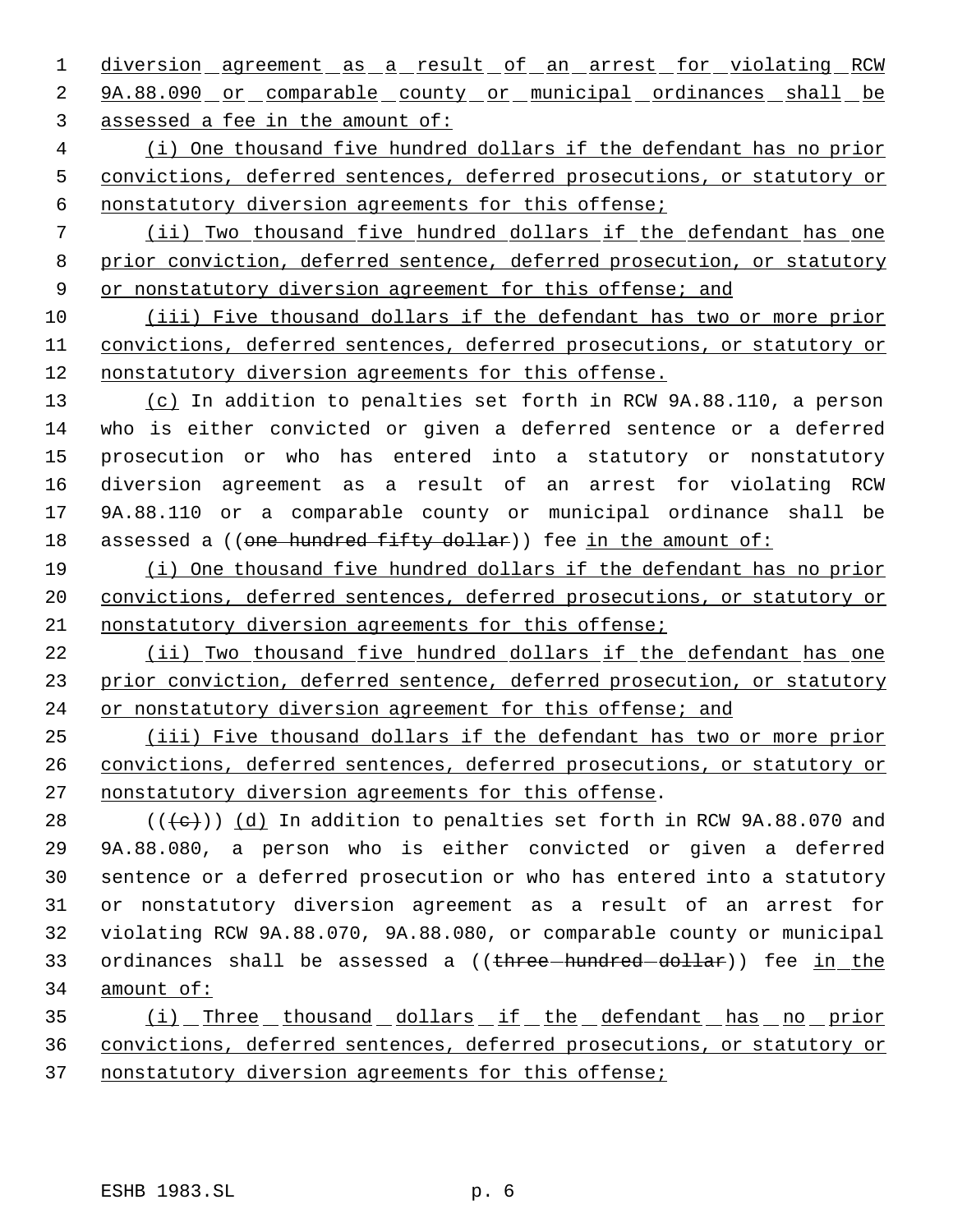1 (ii) Six thousand dollars if the defendant has one prior 2 conviction, deferred sentence, deferred prosecution, or statutory or 3 nonstatutory diversion agreement for this offense; and

 4 (iii) Ten thousand dollars if the defendant has two or more prior 5 convictions, deferred sentences, deferred prosecutions, or statutory or 6 nonstatutory diversion agreements for this offense.

 7 (2) ((The court may not suspend payment of all or part of the fee 8 unless it finds that the person does not have the ability to pay.

 $(3)$ )) When a minor has been adjudicated a juvenile offender or has entered into a statutory or nonstatutory diversion agreement for an offense which, if committed by an adult, would constitute a violation under this chapter or comparable county or municipal ordinances, the court shall assess the fee as specified under subsection (1) of this 14 section. ((The court may not suspend payment of all or part of the fee unless it finds that the minor does not have the ability to pay the 16 fee.

17 (4) Any fee assessed under this section shall be collected by the 18 clerk of the court and distributed each month to the state treasurer 19 for deposit in the prostitution prevention and intervention account 20 under RCW 43.63A.740 for the purpose of funding prostitution prevention 21 and intervention activities.))

22 (3) The court shall not reduce, waive, or suspend payment of all or 23 part of the assessed fee in this section unless it finds, on the 24 record, that the offender does not have the ability to pay the fee in 25 which case it may reduce the fee by an amount up to two-thirds of the 26 maximum allowable fee.

 (4) Fees assessed under this section shall be collected by the 28 clerk of the court and remitted to the treasurer of the county where the offense occurred for deposit in the county general fund, except in cases in which the offense occurred in a city or town that provides for 31 its own law enforcement, in which case these amounts shall be remitted to the treasurer of the city or town for deposit in the general fund of 33 the city or town. Revenue from the fees must be used for local efforts to reduce the commercial sale of sex including, but not limited to, increasing enforcement of commercial sex laws.

36 (a) At least fifty percent of the revenue from fees imposed under 37 this section must be spent on prevention, including education programs 38 for offenders, such as john school, and rehabilitative services, such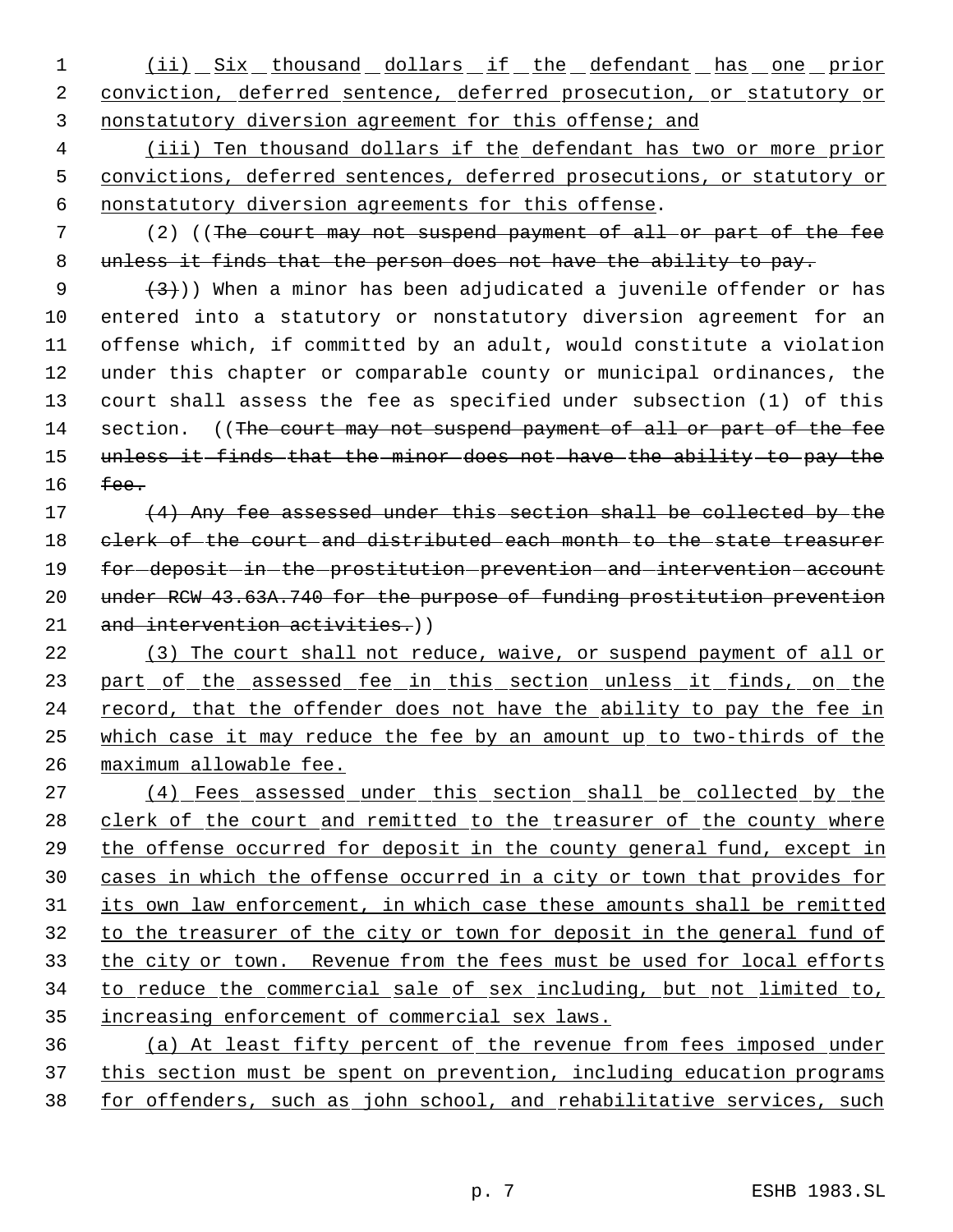1 as mental health and substance abuse counseling, parenting skills, 2 training, housing relief, education, vocational training, drop-in centers, and employment counseling.

 (b) Revenues from these fees are not subject to the distribution requirements under RCW 3.50.100, 3.62.020, 3.62.040, 10.82.070, or 35.20.220.

(5) For the purposes of this section:

 (a) "Statutory or nonstatutory diversion agreement" means an agreement under RCW 13.40.080 or any written agreement between a person accused of an offense listed in subsection (1) of this section and a court, county, or city prosecutor, or designee thereof, whereby the person agrees to fulfill certain conditions in lieu of prosecution.

 (b) "Deferred sentence" means a sentence that will not be carried out if the defendant meets certain requirements, such as complying with the conditions of probation.

 **Sec. 4.** RCW 9.68A.105 and 2010 c 289 s 15 are each amended to read as follows:

 (1)(a) In addition to penalties set forth in RCW 9.68A.100, 9.68A.101, and 9.68A.102, a person who is either convicted or given a deferred sentence or a deferred prosecution or who has entered into a statutory or nonstatutory diversion agreement as a result of an arrest for violating RCW 9.68A.100, 9.68A.101, or 9.68A.102, or a comparable county or municipal ordinance shall be assessed a five thousand dollar fee.

25 (b) The court may not reduce, waive, or suspend payment of all or 26 part of the fee assessed unless it finds, on the record, that the 27 person does not have the ability to pay in which case it may reduce the fee by an amount up to two-thirds of the maximum allowable fee.

 (c) When a minor has been adjudicated a juvenile offender or has entered into a statutory or nonstatutory diversion agreement for an offense which, if committed by an adult, would constitute a violation of RCW 9.68A.100, 9.68A.101, or 9.68A.102, or a comparable county or municipal ordinance, the court shall assess the fee under (a) of this 34 subsection. The court may not reduce, waive, or suspend payment of all 35 or part of the fee assessed unless it finds, on the record, that the 36 minor does not have the ability to pay the fee in which case it may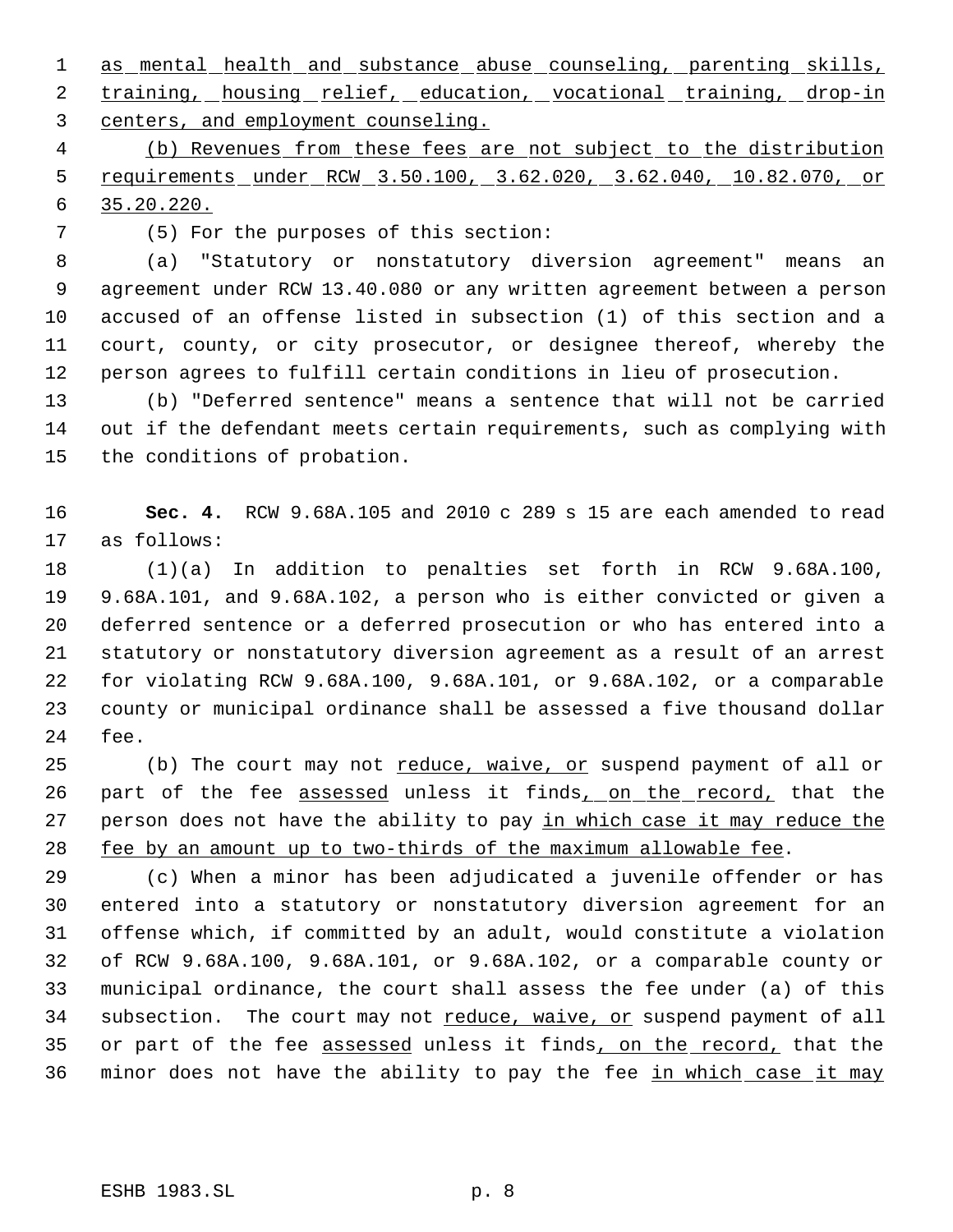reduce the fee by an amount up to two-thirds of the maximum allowable

fee.

 (2) ((The fee assessed under subsection (1) of this section shall be collected by the clerk of the court and distributed each month to 5 the state treasurer for deposit in the prostitution prevention and intervention account under RCW 43.63A.740 for the purpose of funding prostitution prevention and intervention activities.)) Fees assessed under this section shall be collected by the clerk of the court and 9 remitted to the treasurer of the county where the offense occurred for 10 deposit in the county general fund, except in cases in which the 11 offense occurred in a city or town that provides for its own law 12 enforcement, in which case these amounts shall be remitted to the 13 treasurer of the city or town for deposit in the general fund of the city or town. Revenue from the fees must be used for local efforts to 15 reduce the commercial sale of sex including, but not limited to, 16 increasing enforcement of commercial sex laws.

17 (a) At least fifty percent of the revenue from fees imposed under this section must be spent on prevention, including education programs for offenders, such as john school, and rehabilitative services, such as mental health and substance abuse counseling, parenting skills, training, housing relief, education, vocational training, drop-in centers, and employment counseling.

 (b) Revenues from these fees are not subject to the distribution requirements under RCW 3.50.100, 3.62.020, 3.62.040, 10.82.070, or 35.20.220.

(3) For the purposes of this section:

 (a) "Statutory or nonstatutory diversion agreement" means an agreement under RCW 13.40.080 or any written agreement between a person accused of an offense listed in subsection (1) of this section and a court, county or city prosecutor, or designee thereof, whereby the person agrees to fulfill certain conditions in lieu of prosecution.

 (b) "Deferred sentence" means a sentence that will not be carried out if the defendant meets certain requirements, such as complying with the conditions of probation.

 **Sec. 5.** RCW 3.50.100 and 2009 c 479 s 3 are each amended to read as follows:

(1) Costs in civil and criminal actions may be imposed as provided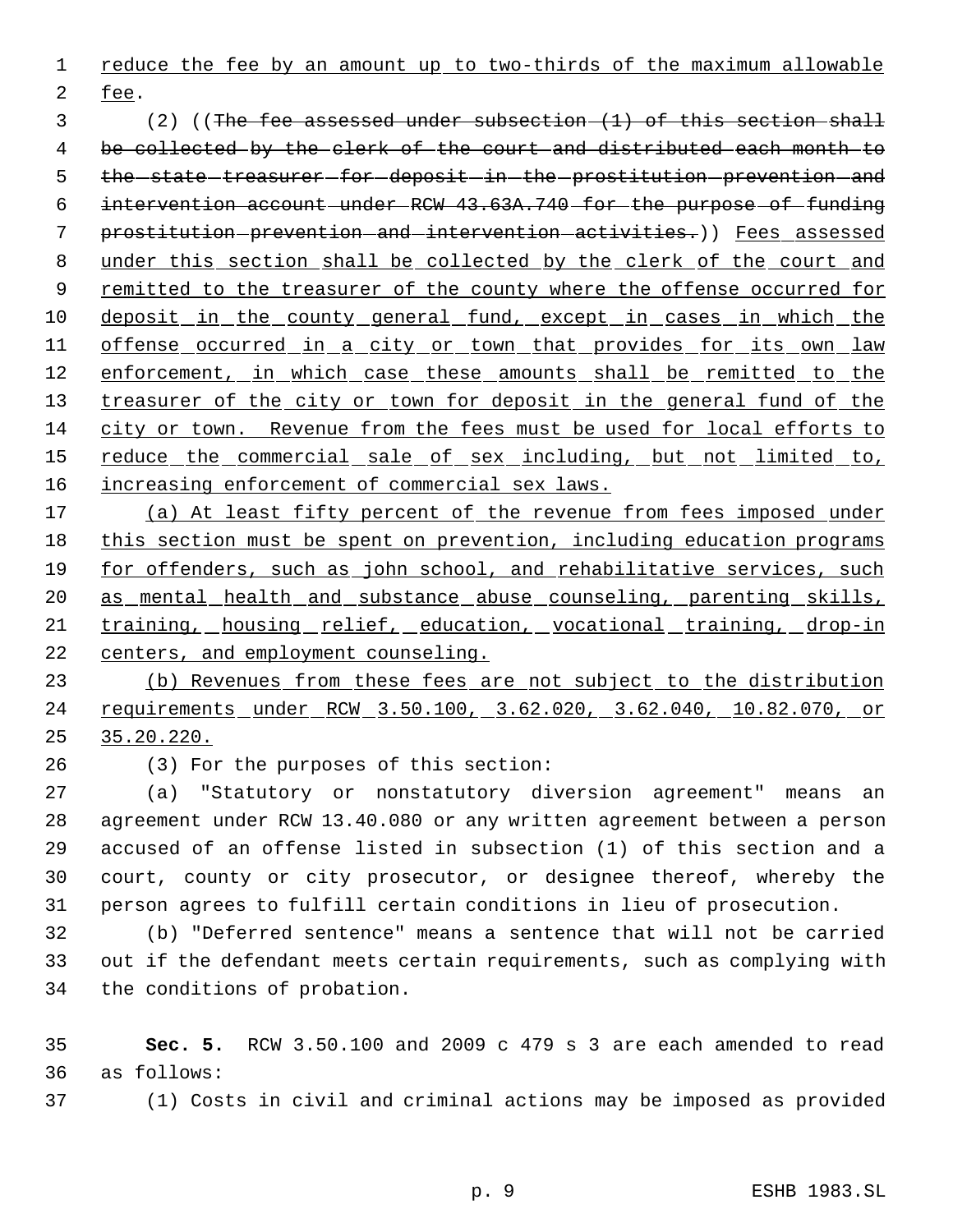in district court. All fees, costs, fines, forfeitures and other money imposed by any municipal court for the violation of any municipal or town ordinances shall be collected by the court clerk and, together with any other noninterest revenues received by the clerk, shall be deposited with the city or town treasurer as a part of the general fund of the city or town, or deposited in such other fund of the city or town, or deposited in such other funds as may be designated by the laws of the state of Washington.

 (2) Except as provided in RCW 9A.88.120 and 10.99.080, the city treasurer shall remit monthly thirty-two percent of the noninterest money received under this section, other than for parking infractions, and certain costs to the state treasurer. "Certain costs" as used in this subsection, means those costs awarded to prevailing parties in civil actions under RCW 4.84.010 or 36.18.040, or those costs awarded against convicted defendants in criminal actions under RCW 10.01.160, 10.46.190, or 36.18.040, or other similar statutes if such costs are specifically designated as costs by the court and are awarded for the specific reimbursement of costs incurred by the state, county, city, or town in the prosecution of the case, including the fees of defense counsel. Money remitted under this subsection to the state treasurer shall be deposited in the state general fund.

 (3) The balance of the noninterest money received under this section shall be retained by the city and deposited as provided by law.

 (4) Penalties, fines, bail forfeitures, fees, and costs may accrue interest at the rate of twelve percent per annum, upon assignment to a collection agency. Interest may accrue only while the case is in collection status.

 (5) Interest retained by the court on penalties, fines, bail forfeitures, fees, and costs shall be split twenty-five percent to the state treasurer for deposit in the state general fund, twenty-five percent to the state treasurer for deposit in the judicial information system account as provided in RCW 2.68.020, twenty-five percent to the city general fund, and twenty-five percent to the city general fund to fund local courts.

 **Sec. 6.** RCW 3.62.020 and 2011 1st sp.s. c 44 s 1 are each amended to read as follows:

(1) Except as provided in subsection (4) of this section, all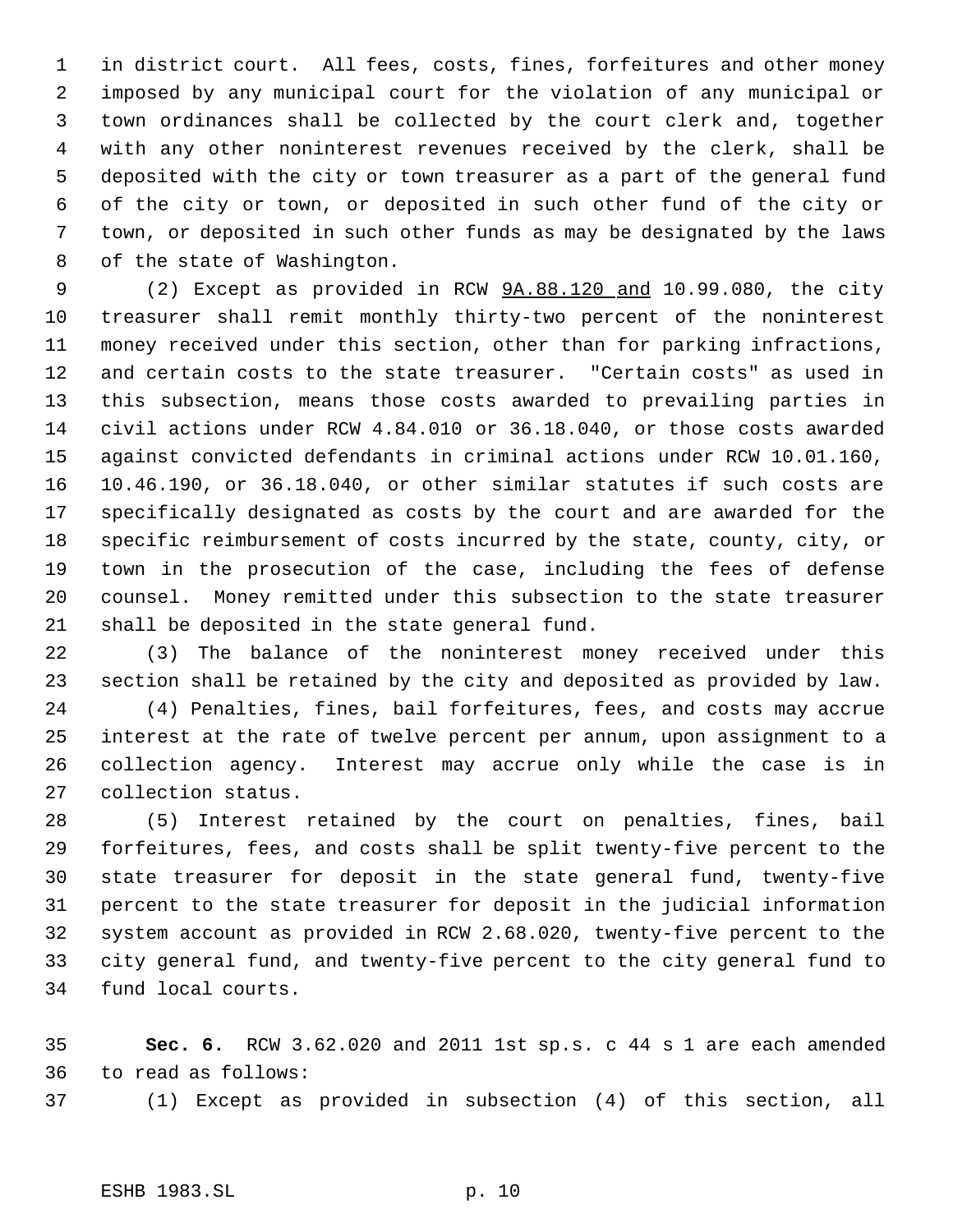costs, fees, fines, forfeitures and penalties assessed and collected in whole or in part by district courts, except costs, fines, forfeitures and penalties assessed and collected, in whole or in part, because of the violation of city ordinances, shall be remitted by the clerk of the district court to the county treasurer at least monthly, together with a financial statement as required by the state auditor, noting the information necessary for crediting of such funds as required by law.

 (2) Except as provided in RCW 9A.88.120, 10.99.080, and this section, the county treasurer shall remit thirty-two percent of the noninterest money received under subsection (1) of this section except certain costs to the state treasurer. "Certain costs" as used in this subsection, means those costs awarded to prevailing parties in civil actions under RCW 4.84.010 or 36.18.040, or those costs awarded against convicted defendants in criminal actions under RCW 10.01.160, 10.46.190, or 36.18.040, or other similar statutes if such costs are specifically designated as costs by the court and are awarded for the specific reimbursement of costs incurred by the state or county in the prosecution of the case, including the fees of defense counsel. With the exception of funds to be transferred to the judicial stabilization trust account under RCW 3.62.060(2), money remitted under this subsection to the state treasurer shall be deposited in the state general fund.

 (3) The balance of the noninterest money received by the county treasurer under subsection (1) of this section shall be deposited in the county current expense fund. Funds deposited under this subsection that are attributable to the county's portion of a surcharge imposed under RCW 3.62.060(2) must be used to support local trial court and court-related functions.

 (4) All money collected for county parking infractions shall be remitted by the clerk of the district court at least monthly, with the information required under subsection (1) of this section, to the county treasurer for deposit in the county current expense fund.

 (5) Penalties, fines, bail forfeitures, fees, and costs may accrue interest at the rate of twelve percent per annum, upon assignment to a collection agency. Interest may accrue only while the case is in collection status.

 (6) Interest retained by the court on penalties, fines, bail forfeitures, fees, and costs shall be split twenty-five percent to the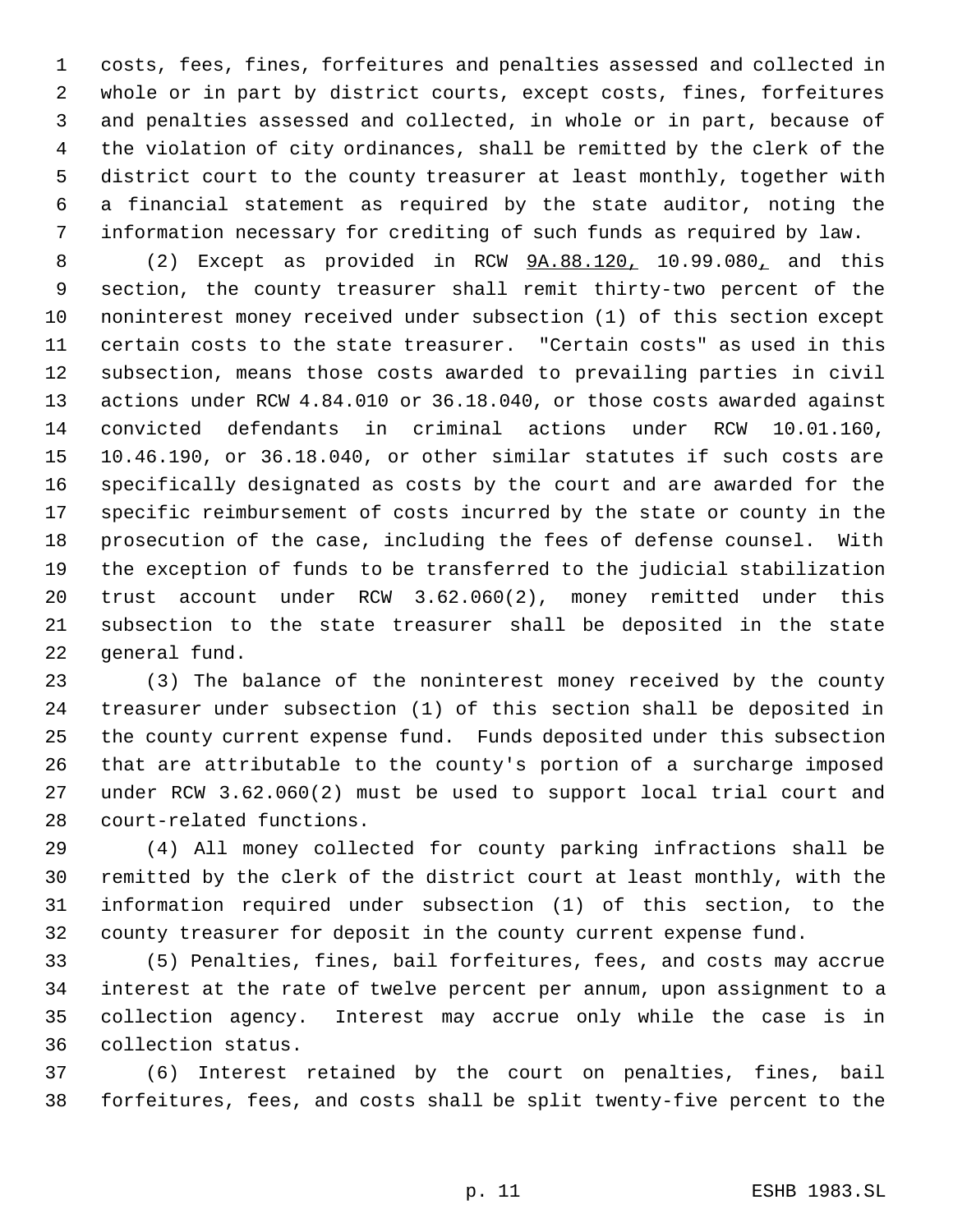state treasurer for deposit in the state general fund, twenty-five percent to the state treasurer for deposit in the judicial information system account as provided in RCW 2.68.020, twenty-five percent to the county current expense fund, and twenty-five percent to the county current expense fund to fund local courts.

 **Sec. 7.** RCW 3.62.040 and 2009 c 479 s 6 are each amended to read as follows:

 (1) Except as provided in subsection (4) of this section, all costs, fines, forfeitures and penalties assessed and collected, in whole or in part, by district courts because of violations of city ordinances shall be remitted by the clerk of the district court at least monthly directly to the treasurer of the city wherein the violation occurred.

 (2) Except as provided in RCW 9A.88.120 and 10.99.080, the city treasurer shall remit monthly thirty-two percent of the noninterest money received under this section, other than for parking infractions and certain costs, to the state treasurer. "Certain costs" as used in this subsection, means those costs awarded to prevailing parties in civil actions under RCW 4.84.010 or 36.18.040, or those costs awarded against convicted defendants in criminal actions under RCW 10.01.160, 10.46.190, or 36.18.040, or other similar statutes if such costs are specifically designated as costs by the court and are awarded for the specific reimbursement of costs incurred by the state, county, city, or town in the prosecution of the case, including the fees of defense counsel. Money remitted under this subsection to the state treasurer shall be deposited in the state general fund.

 (3) The balance of the noninterest money received under this section shall be retained by the city and deposited as provided by law.

 (4) All money collected for city parking infractions shall be remitted by the clerk of the district court at least monthly to the city treasurer for deposit in the city's general fund.

 (5) Penalties, fines, bail forfeitures, fees, and costs may accrue interest at the rate of twelve percent per annum, upon assignment to a collection agency. Interest may accrue only while the case is in collection status.

 (6) Interest retained by the court on penalties, fines, bail forfeitures, fees, and costs shall be split twenty-five percent to the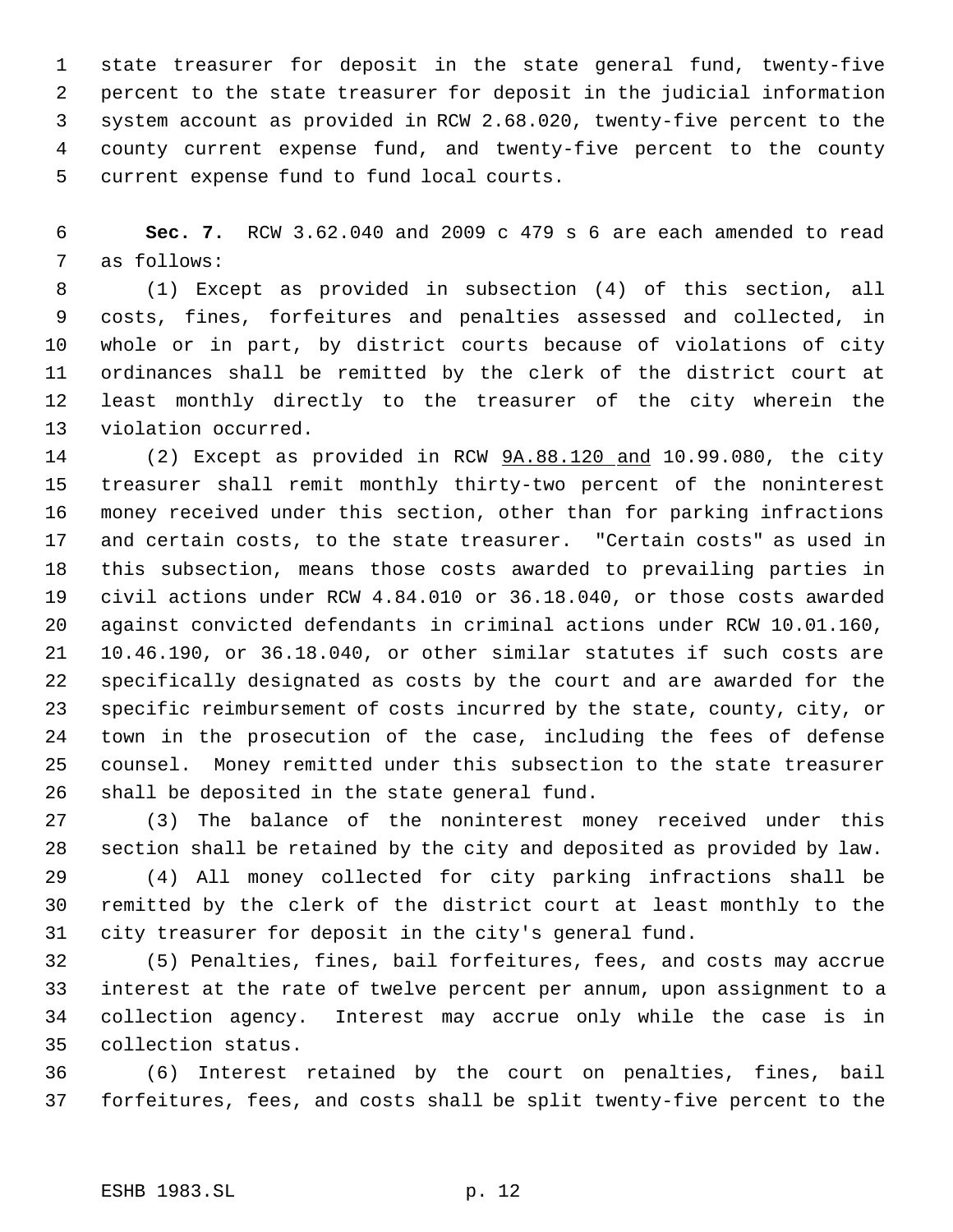state treasurer for deposit in the state general fund, twenty-five percent to the state treasurer for deposit in the judicial information system account as provided in RCW 2.68.020, twenty-five percent to the city general fund, and twenty-five percent to the city general fund to fund local courts.

 **Sec. 8.** RCW 10.82.070 and 2009 c 479 s 13 are each amended to read as follows:

 (1) All sums of money derived from costs, fines, penalties, and forfeitures imposed or collected, in whole or in part, by a superior court for violation of orders of injunction, mandamus and other like writs, for contempt of court, or for breach of the penal laws shall be paid in cash by the person collecting the same, within twenty days after the collection, to the county treasurer of the county in which the same have accrued.

 (2) Except as provided in RCW 9A.88.120 and 10.99.080, the county treasurer shall remit monthly thirty-two percent of the money received under this section except for certain costs to the state treasurer for deposit in the state general fund and shall deposit the remainder as provided by law. "Certain costs" as used in this subsection, means those costs awarded to prevailing parties in civil actions under RCW 4.84.010 or 36.18.040, or those costs awarded against convicted defendants in criminal actions under RCW 10.01.160, 10.46.190, or 36.18.040, or other similar statutes if such costs are specifically designated as costs by the court and are awarded for the specific reimbursement of costs incurred by the state or county in the prosecution of the case, including the fees of defense counsel. Costs or assessments awarded to dedicated accounts, state or local, are not subject to this state allocation or to RCW 7.68.035.

 (3) All fees, fines, forfeitures and penalties collected or assessed by a district court because of the violation of a state law shall be remitted as provided in chapter 3.62 RCW as now exists or is later amended. All fees, fines, forfeitures, and penalties collected or assessed by a superior court in cases on appeal from a lower court shall be remitted to the municipal or district court from which the cases were appealed.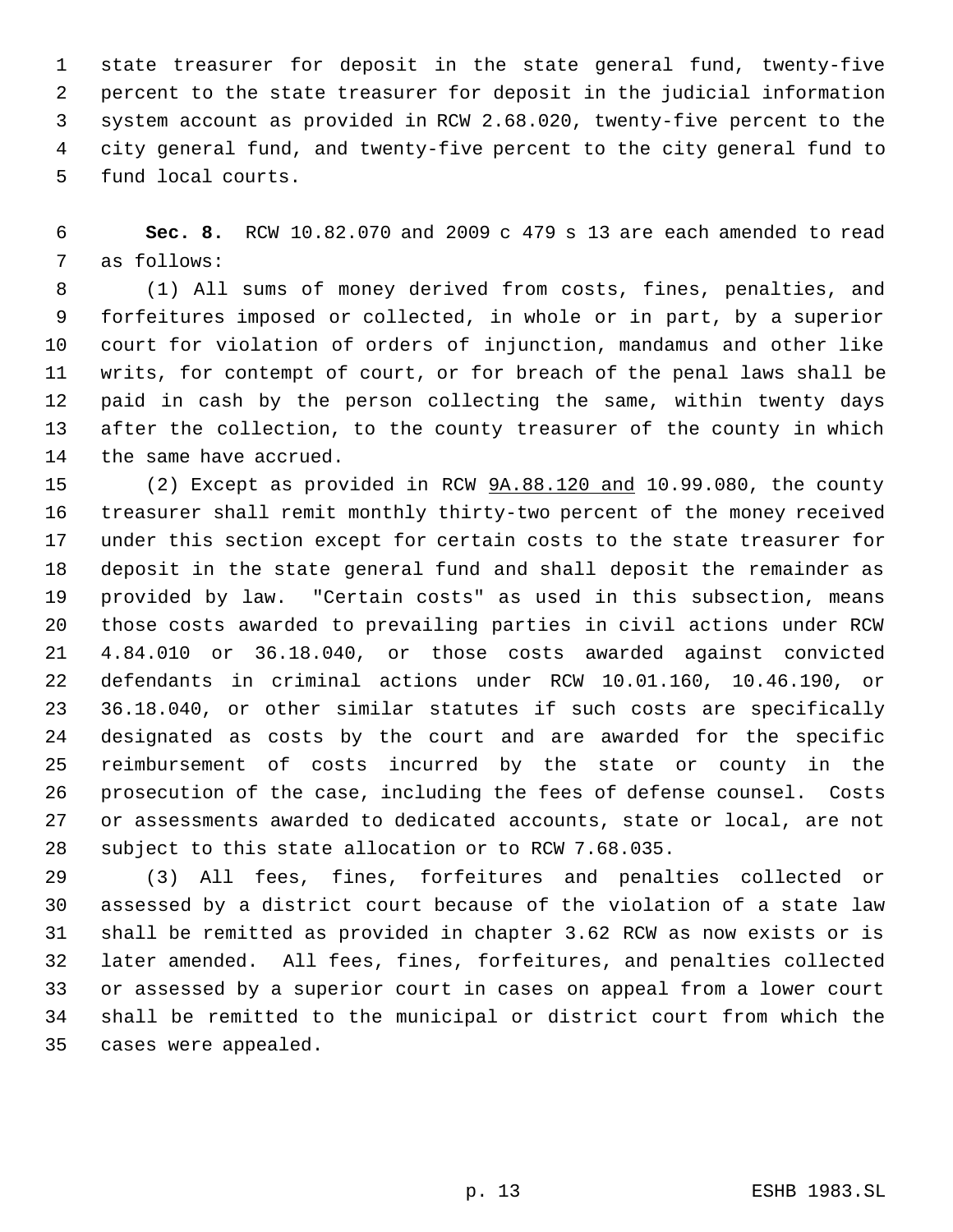**Sec. 9.** RCW 35.20.220 and 2009 c 479 s 19 are each amended to read as follows:

 (1) The chief clerk, under the supervision and direction of the court administrator of the municipal court, shall have the custody and care of the books, papers and records of the court. The chief clerk or a deputy shall be present during the session of the court and has the power to swear all witnesses and jurors, administer oaths and affidavits, and take acknowledgments. The chief clerk shall keep the records of the court and shall issue all process under his or her hand and the seal of the court. The chief clerk shall do and perform all things and have the same powers pertaining to the office as the clerks of the superior courts have in their office. He or she shall receive all fines, penalties, and fees of every kind and keep a full, accurate, and detailed account of the same. The chief clerk shall on each day pay into the city treasury all money received for the city during the day previous, with a detailed account of the same, and taking the treasurer's receipt therefor.

18 (2) Except as provided in RCW  $9A.88.120$  and 10.99.080, the city treasurer shall remit monthly thirty-two percent of the noninterest money received under this section, other than for parking infractions and certain costs to the state treasurer. "Certain costs" as used in this subsection, means those costs awarded to prevailing parties in civil actions under RCW 4.84.010 or 36.18.040, or those costs awarded against convicted defendants in criminal actions under RCW 10.01.160, 10.46.190, or 36.18.040, or other similar statutes if such costs are specifically designated as costs by the court and are awarded for the specific reimbursement of costs incurred by the state, county, city, or town in the prosecution of the case, including the fees of defense counsel. Money remitted under this subsection to the state treasurer shall be deposited in the state general fund.

 (3) The balance of the noninterest money received under this section shall be retained by the city and deposited as provided by law.

 (4) Penalties, fines, bail forfeitures, fees, and costs may accrue interest at the rate of twelve percent per annum, upon assignment to a collection agency. Interest may accrue only while the case is in collection status.

 (5) Interest retained by the court on penalties, fines, bail forfeitures, fees, and costs shall be split twenty-five percent to the